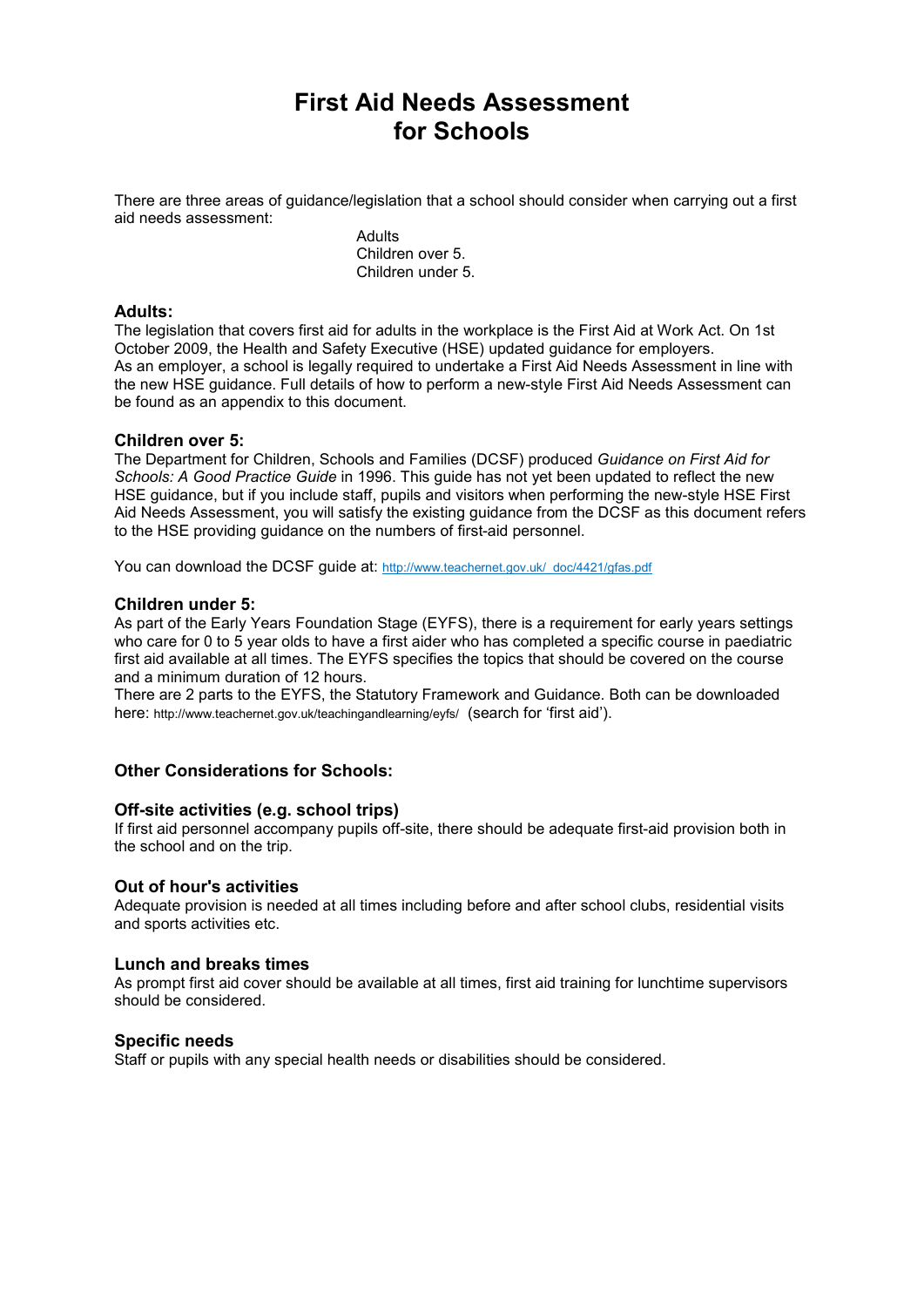# **Changes to Health & Safety First Aid at Work Regulations**

# **Guide to Carrying out a First Aid Needs Assessment**

The new First Aid at Work Guidelines for Employers from the Health and Safety Executive are effective from 1<sup>st</sup> October 2009. The new type of first aid needs assessment will identify what type of first aid training your first aiders will need, how many first aiders you need and where they should be located.

A First Aid Needs Assessment should consider the following topics:

- the nature of the work, the hazards and the risks
- the nature of the workforce
- the organisation's history of accidents and illness
- the needs of travelling, remote and lone workers
- work patterns such as shift work
- the distribution of the workforce
- the remoteness of the site from emergency medical services
- employees working on shared or multi-occupied sites
- annual leave and other absences of first aiders
- first-aid provision for non-employees
- the size of the organisation

# **The nature of the work, the hazards and the risks**

One of the more complicated areas of the new first aid needs assessment is considering 'the nature of the work, the hazards and the risks'. You should consider the risks and identify what possible injuries could occur in order to ensure sufficient first aid provision is available.

The following table, compiled using information from the Health & Safety Executive, identifies some common workplace risks and the possible injuries that could occur:

| <b>Risk</b>           | <b>Possible Injuries Requiring First Aid</b>                                          |  |  |
|-----------------------|---------------------------------------------------------------------------------------|--|--|
| Manual Handling       | Fractures, lacerations, sprains and strains.                                          |  |  |
| Slip and trip hazards | Fractures, sprains and strains, lacerations.                                          |  |  |
| Machinery             | Crush injuries, amputations, fractures, lacerations, eye injuries.                    |  |  |
| Work at height        | Head injury, loss of consciousness, spinal injury, fractures, sprains and<br>strains. |  |  |
| Workplace transport   | Crush injuries, fractures, sprains and strains, spinal injuries.                      |  |  |
| Electricity           | Electric shock, burns.                                                                |  |  |
| Chemicals             | Poisoning, loss of consciousness, burns, eye injuries.                                |  |  |

The table is not comprehensive and does not cover all the risks that could occur in a workplace, so you should look at each area of the workplace and document the risks and the possible injuries.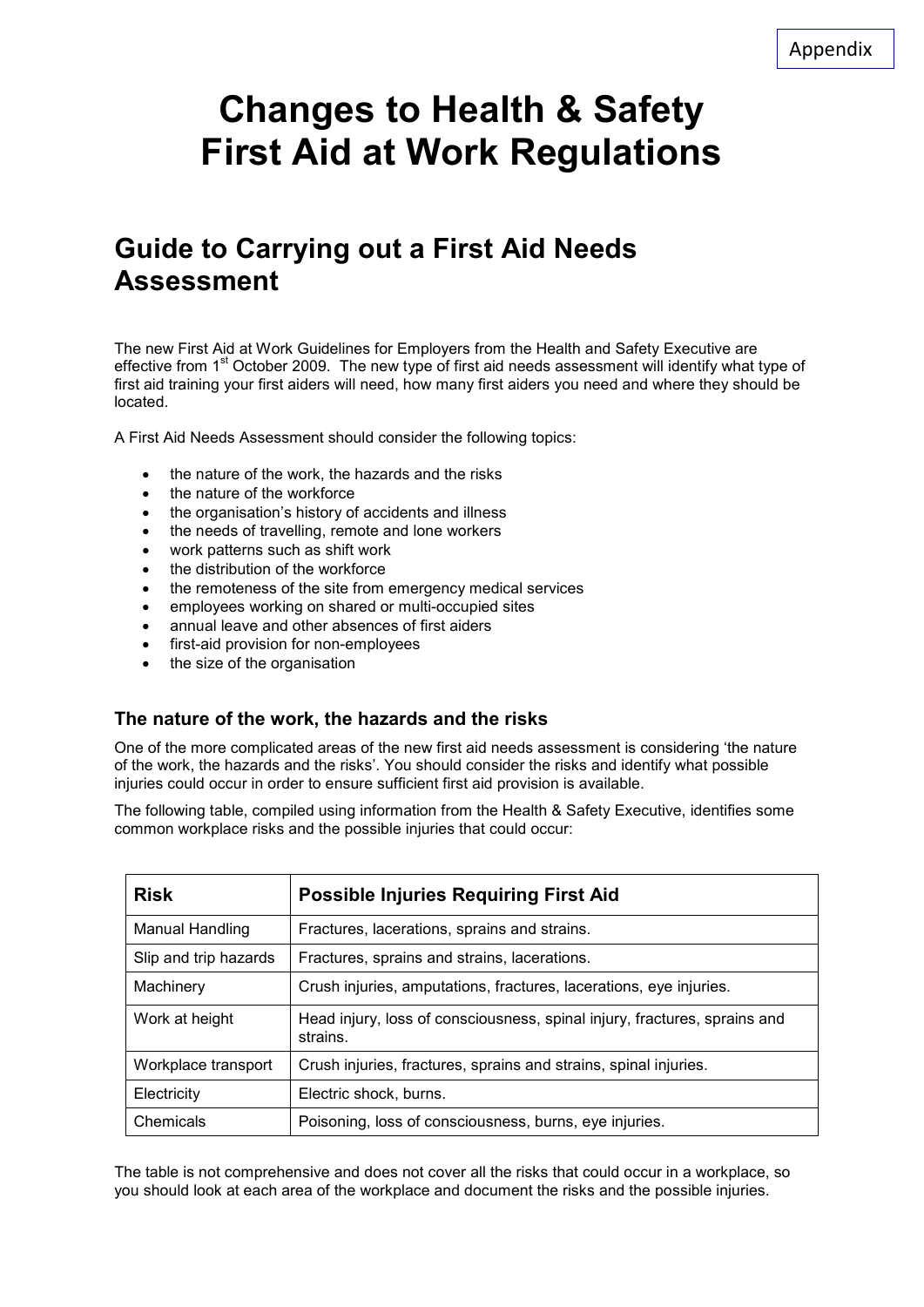One reason for this exercise is to ensure that you provide the correct **type** of first aider(s). There are now two levels of workplace first aider:

- Emergency First Aider at Work (EFAW) 6 hour course
- First Aider at Work (FAW) 18 hour course.

You should ensure that your first aiders are trained to deal with the injuries and illness that could occur. The table below will help you match your requirements to the most appropriate course:

| What Emergencies are First Aiders Trained to Deal With?                                                      |                                                                                                                                                                   |                        |                        |  |
|--------------------------------------------------------------------------------------------------------------|-------------------------------------------------------------------------------------------------------------------------------------------------------------------|------------------------|------------------------|--|
| <b>EFAW</b> = Emergency First Aid at Work (6 hour course)<br><b>FAW</b> = First Aid at Work (18 hour course) |                                                                                                                                                                   | <b>EFAW</b><br>6 Hours | <b>FAW</b><br>18 hours |  |
| Acting safely, promptly and effectively in an emergency                                                      |                                                                                                                                                                   | В                      | B                      |  |
| Cardio Pulmonary Resuscitation (CPR)                                                                         |                                                                                                                                                                   | B                      | B                      |  |
| Treating an unconscious casualty (including seizure)                                                         |                                                                                                                                                                   | В                      | B                      |  |
| Choking                                                                                                      |                                                                                                                                                                   | В                      | B                      |  |
| Wounds and bleeding                                                                                          |                                                                                                                                                                   | В                      | B                      |  |
| Shock                                                                                                        |                                                                                                                                                                   | B                      | B                      |  |
| Minor injuries                                                                                               |                                                                                                                                                                   | B                      | B                      |  |
| Preventing cross infection, recording incidents and actions and the use of available equipment               |                                                                                                                                                                   | B                      | B                      |  |
| Fractures                                                                                                    |                                                                                                                                                                   |                        | B                      |  |
| Sprains and strains                                                                                          |                                                                                                                                                                   |                        | B                      |  |
| Spinal injuries                                                                                              |                                                                                                                                                                   |                        | B                      |  |
| Chest injuries                                                                                               |                                                                                                                                                                   |                        | B                      |  |
| Severe burns and scalds                                                                                      |                                                                                                                                                                   |                        | B                      |  |
| Eye injuries                                                                                                 | These topics are not covered<br>on the EFAW course, so if any<br>of these injuries or illnesses<br>could occur, a full First Aider<br>at Work should be provided. |                        | B                      |  |
| Poisoning                                                                                                    |                                                                                                                                                                   |                        | B                      |  |
| Anaphylaxis                                                                                                  |                                                                                                                                                                   |                        | B                      |  |
| <b>Heart attack</b>                                                                                          |                                                                                                                                                                   |                        | B                      |  |
| <b>Stroke</b>                                                                                                |                                                                                                                                                                   |                        | B                      |  |
| Epilepsy                                                                                                     |                                                                                                                                                                   |                        | B                      |  |
| Asthma                                                                                                       |                                                                                                                                                                   |                        | B                      |  |
| <b>Diabetes</b>                                                                                              |                                                                                                                                                                   |                        | в                      |  |

Extra, specialised training and provision may be needed for hazards such as chemicals, dangerous machinery, working in confined spaces etc.

You should also consider the possible illnesses that could occur in the workplace and ensure you have adequate provision.

# **The Nature of the Workforce**

You should consider the needs and health of all workers and ensure that first aiders are available and trained to deal with specific health needs. You should consider things such as:

- The Young
- The Elderly
- Specific health problems (such as heart conditions, asthma, diabetes etc.)
- **Disabilities**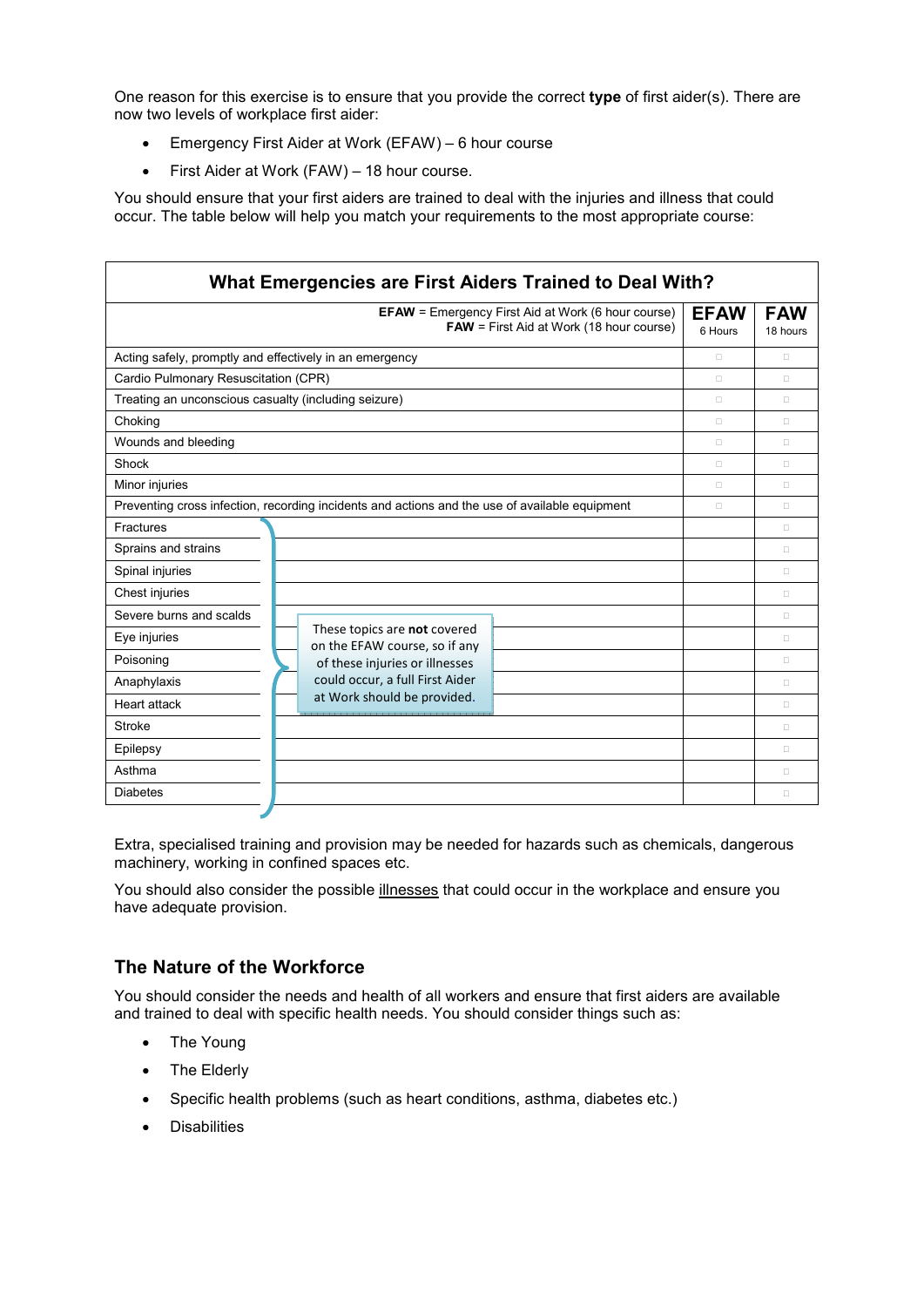# **The Organisation's History of Accidents and Illness**

You should look at the organisations history of accidents and illness to try and identify any needs or trends that may influence the location or type of first aider. Different levels of provision may be required in different areas of the workplace.

# **The Needs of Travelling, Remote and Lone Workers**

First Aid should be available wherever people work so you may need to consider providing personal first aid kits or training to travelling, remote or lone workers.

# **Work Patterns Such as Shift Work**

Adequate first aid cover should be available whenever people are at work. There may be circumstances when a higher level of cover is needed when less people are at work, such as overnight maintenance work in a normally low risk environment.

# **The Distribution of the Workforce**

First Aiders should be able to reach the scene of an incident quickly. Consider extra first aiders on large sites, sites with multiple buildings or buildings with multiple floors.

# **Remoteness to the site from Emergency Medical Services**

If the workplace is remote from emergency medical services you may need to make special transport arrangements should an incident occur. Consider how employees will summon help – do they have access to a phone?

Even in urban areas you should be aware that it often takes more than 10 minutes for an ambulance crew to reach a casualty, so the correct provision of first aid is a vital link in reducing the effects of illness or injury.

# **Employees Working on Shared or Multi-Occupied Sites**

On shared work sites it may be possible to share first aid provision, such as the security team providing first aid cover at a large shopping centre. It is important to fully exchange details of the hazards and risks so that adequate first aid cover is provided. Make agreements in writing to avoid misunderstandings.

# **Annual leave and other foreseeable absences**

You should ensure that adequate first aid cover is available at all times, including when a first aider is on annual leave, a training course, a lunch break or other foreseeable absences. This generally means that workplaces need more than one first aider to ensure that cover is maintained.

If your first aid needs assessment identifies the need for a 'First Aider at Work' (18 hour course), it is not acceptable to provide an 'Emergency First Aider at Work' (6 hour course) to cover foreseeable absences. You should also consider what cover is needed for non-planned absences such as sick leave.

# **First Aid Provision for Non-Employees**

The HSE recommend that you include non-employees in your first aid needs assessment. You should consider the duty of care that you assume when a non-employee visits your site. This is particularly relevant if you provide a service for others such as schools, places of entertainment, shops etc. Consider both the injuries and illnesses that could occur.

For large events such as concerts, organisers have a duty of care to ensure that adequate medical, ambulance and first aid cover is available. Organisers of such events should refer to *The Event Safety Guide*, published by HSE books, for further information.